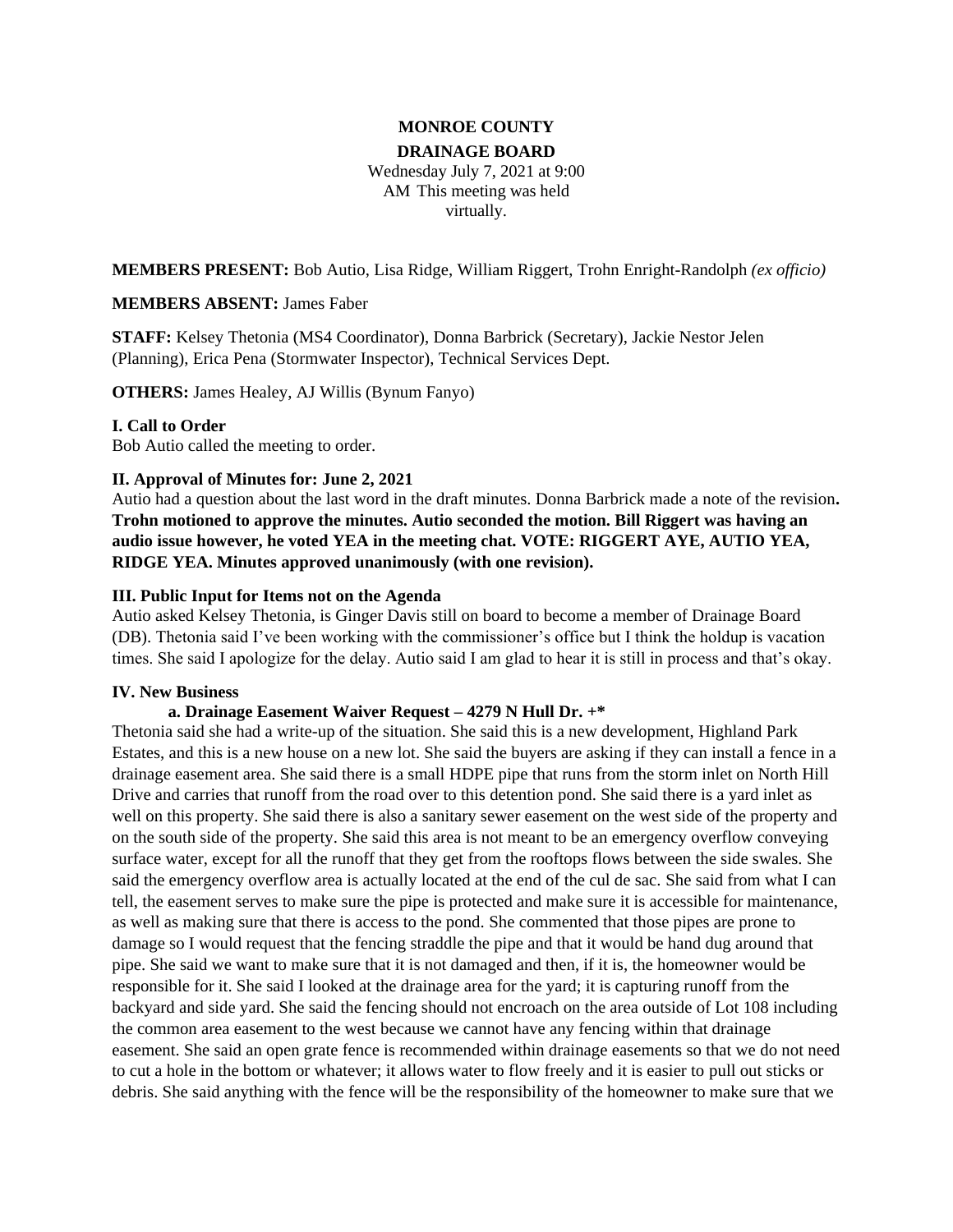are able to access it. She said we always need to make sure those permissions are in place in case of an emergency.

Lisa Ridge asked are the property owners okay with all of these conditions. James Healy spoke. He said everything that was stated sounds fine and reasonable. He said we were planning to put up a standard steel fence because we have a 75-pound dog and a two-year-old and we would like to be able to keep them within the fence. He said the drainage easement does cut off a large majority of the yard and unfortunately, we were not told about it at closing so we are hoping to be able to get this waiver passed and we would be fine with putting up a large enough gate that could get a vehicle in, if necessary, for maintenance. He said we are fine making sure that we get somebody to hand dig around the pipes to prevent any damage to that line.

Autio said thank you. He said I appreciate your agreement with those conditions and, yes, it would be good to keep the dog and the child in. He said I think those are good conditions. **He said I would be happy to make a motion to provide a drainage waiver with the conditions.** 

Jackie Nester Jelen spoke. She said I wanted to note that if the owner wanted to put any structures within any of the easements we would not issue any kind of permit because it is an easement. She said if there is anything that is over 120 square feet or has a permanent foundation, we would review that and at that point, they would have to go through a similar process before getting a permit. She said additionally, I wanted to know whether you wanted us to follow up with a developer to amend the O&M manual for the subdivision. Thetonia said thank you, Jackie from Planning; I do not see a need to amend the O&M manual. She said I know that they are still on the ground working in the development but typically that is something that we can keep in our records.

Trohn Enright-Randolph said I am curious about one of the exhibits and the fact that it looks like some of these structures are built out but with the bird's eye view it is just a dirt lot. He said I think we can help you get the aerials so when you do screen captures like this, we can actually see some of these homes developed. He talked about PIC telemetry data. Thetonia said this area is all built up so I can confirm that this imagery is out of date.

**Autio asked if there was a second on the motion he proposed to grant the waiver based on the conditions listed. Riggert seconded the motion. VOTE: AUTIO YEA, RIDGE YEA, RIGGERT YEA. Motion carried. Autio said thank you for participating and I hope the installation goes smoothly.** 

**b. Angelina Ln. Extension (Major Subdivision) – Preliminary Drainage Plan +\*** Thetonia said this is going to the Plan Commission in August for a major subdivision. She said it is only two lots but it is a large area. She said as a condition of the major subdivision the Highway Department is having them extend. She said currently where the road ends there is a gravel, one-lane road to access the CBU sanitary station but they are going to be extending this road and building it out with storm sewers and curbs. She said they submitted their preliminary drainage plan to us for a recommendation to the Plan Commission. She said I would like to get it through this month; if you still have questions on this, we could technically still bring it to the August meeting. She said this is covering the road extension and any development of the lots would require their own drainage plans. She said she would go through the conditions. She said a karst study has been completed but it was determined that there are no karst features or any signs of karst. She said it has a large drainage area, there is a flow line that goes along that existing gravel road to the woods line here, but it does all flow through underneath the railroad tracks with three 48-inch culverts. She said within Chapter 761 the Drainage Board (DB) needs to approve any removal of trees as part of a new detention area. She said I do not think I saw that in the preliminary plan,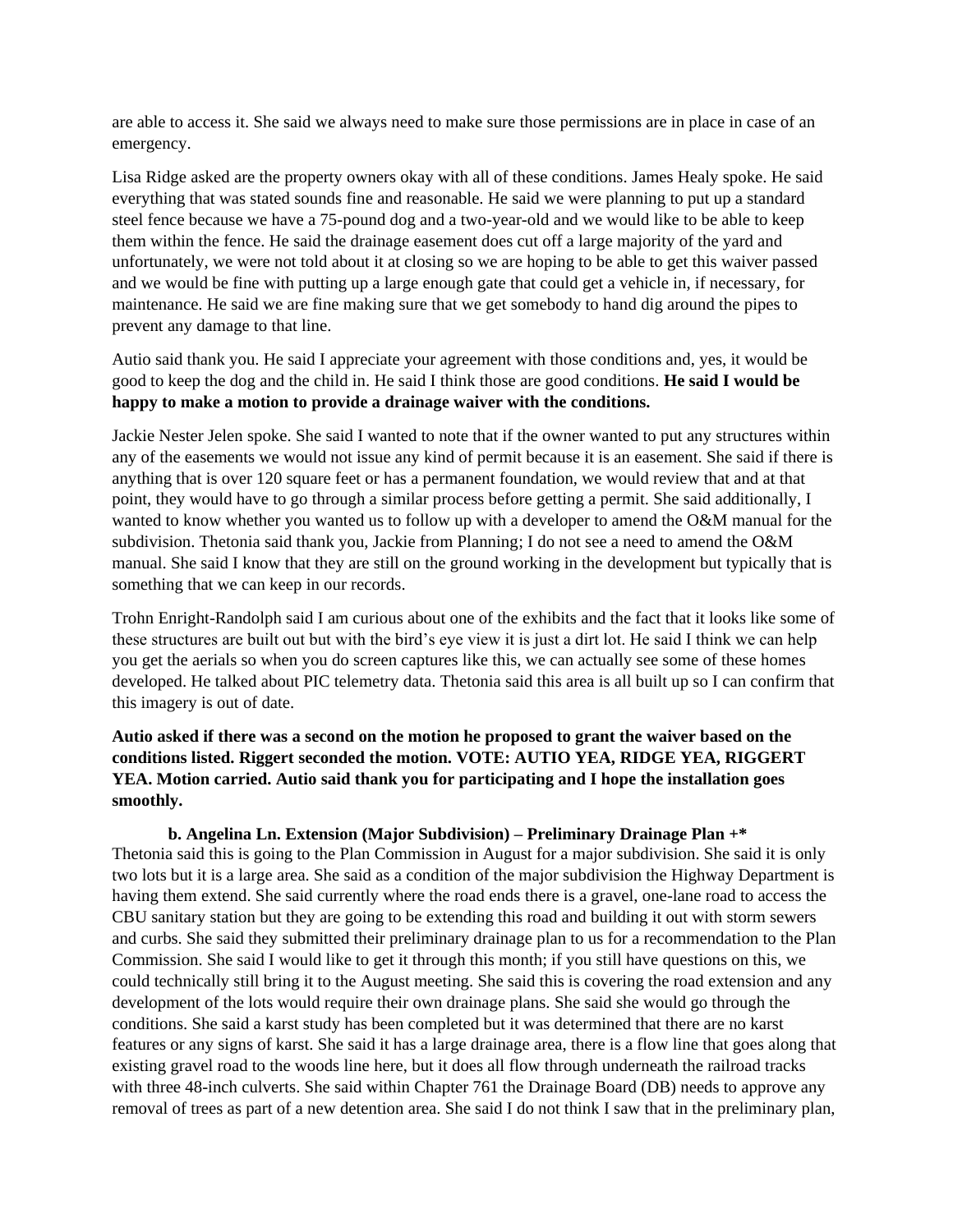but if they do need to remove trees, then I recommend the replacement of trees at least one-to-one. She said Terry Quillman did look at this and had some minor comments. She said the pond will meet the critical drainage area release rates because this is in the Jack's Defeat Creek watershed. She said obviously the drainage would be limited by the capacity of the culverts under the railroad. She said we made it clear that each separate lot as it is developed will require its own drainage plan.

AJ spoke, representing the project. He said Kelsey did a good job explaining the project. He said I just want to give a few quick comments. He said we are committed to meeting the critical watershed requirements. He said our pond is only going to be taking the water from the roadway extension; we are going to maintain the existing basins and create a bypass routing to the culvert. He said in the future these two lots could be industrial and, in that case, each lot can have their own drainage plan. He said there is a pond off site to the southeast that was done a few years ago and that pond is catching a lot of offsite flow from the southeast. He said however, we are still going to be designing assuming that point has no functionality so we have conservative calculations.

Autio said the pond that is catching some of the drainage is not on this plan, then. Trohn said I would like to speak to that pond on the southwest area. He said it is categorized as a wetland. He said on the data sets I have from the State they have it as a wetland and we have been upping the protection of wetlands across the state recently so we probably want to make sure that we deal with that component of this site in accordance with rules and regulations set forth. He said I am not sure if that means we have to leave it as it is or it has to go into a conservation area but it is listed here. He said I don't know if Elevate is going to have this data, which is from the State of Indiana map. There was a discussion of an area with a homestead pond and low-lying areas. Thetonia said it might be a good idea to do that wetland delineation.

Autio asked are you asking for approval of the preliminary drainage plan right now. Thetonia said yes, the approval of the preliminary drainage plan, which would then go to the Plan Commission in August as a recommendation.

**Autio said do I have a motion to approve the preliminary drainage plan with the conditions listed. Riggert said so moved. Ridge said I will second. VOTE: AUTIO YES, RIDGE YES, RIGGERT YES. Autio said there is an approval of the preliminary drainage plan based on the conditions.** He said thank you for this work, Kelsey; I think it looks thoroughly covered.

### **c. Policy for hybrid/virtual attendance +\***

Thetonia talked about a resolution for electronic attendance for meetings. Autio said I read the House act and it is dense. Thetonia said it will give us the ability to do hybrid meetings, which means we will need a quorum with the president attending in person for the DB. She said if one of us can't make it in person, they can attend electronically and still cast a ballot vote. She talked about a 360-degree camera set up on the table in the conference room and having the meeting pulled up on the screen and being able to have electronic participation for the public. She said this requires half of the board present.

Trohn said there are a few other notable things. He said I've been on four bodies now that have adopted this. He said I am a non-voting member here but in all the other meetings, I have deferred to the desire of the board. He said I think it's notable that you can only miss two or you can only attend virtually two consecutive meetings, so you will have to be present on a third one. He said I am a non-voting member on a couple boards so I don't know if you actually need voting members present for a quorum or if I can attend and that does allow us to proceed even though I am not a voting member. Autio said since you mentioned quorum I assume that means voting members and I am happy to attend in person. There was a discussion of preferences of attending in person or electronically. Autio said it might require some communication on the board members' part and tracking attendance. Thetonia said I will be tracking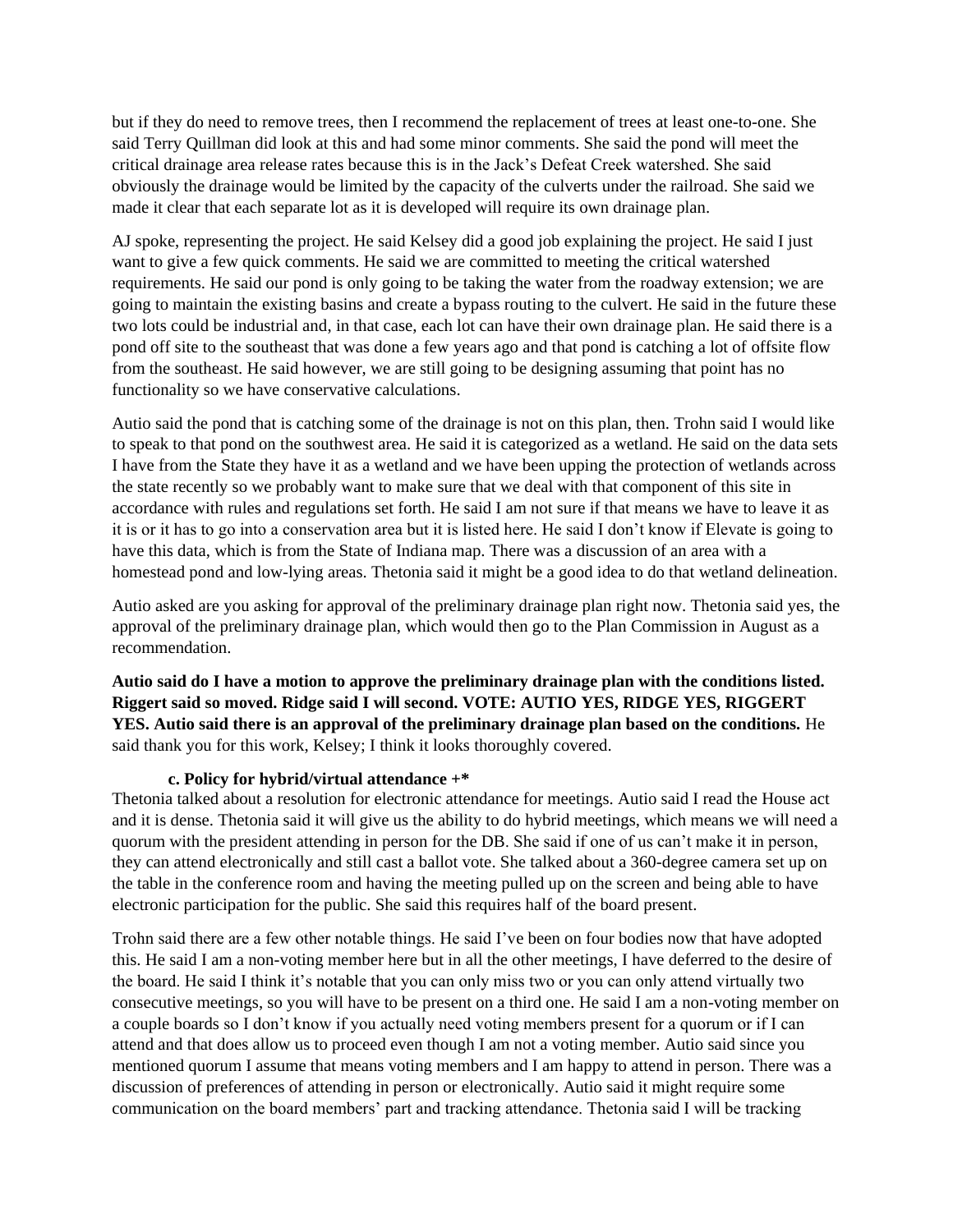attendance; it's only five of you. She said Donna Barbrick recommended that when we begin a meeting to state who is there, either virtually or in-person, so that it is part of the record if we ever need to go back and count how many virtual meetings someone has attended, we would have that record available and I think that was a great suggestion. She said maybe when I sent out the calendar invite, if you need to attend virtually let me know and l will track all that. Autio said I think including it in the minutes is a great suggestion. Trohn said I think bullet point three or section three might be good for you to read over real quick, Mr. Autio, since you are the chair or president. He said it gives you some authority on how to proceed and set up the meetings. Autio said so unless the DB demands that somebody shows up, I can pretty much say right off I am fine with any staff member who wants to attend electronically, as well as members of the public or other members of the board. He said I have appreciated the electronic format that allows us to continue meeting and still be socially distant.

## **Autio motioned to approve the electronic attendance policy for public meetings Resolution 2021-1. Riggert seconded the motion. VOTE: AUTIO AYE; RIGGERT AYE; RIDGE AYE. Autio said the resolution passes and I guess we will get to see you call in person.**

### **V. Old Business**

### **a. Monroe County Public Library – Presentation of Final Drainage Plan +**

Thetonia said DB saw the preliminary plan for the public library southwest branch back in May and we set some conditions for this because it is located in the Clear Creek drainage area. She said the developers expressed some concern about meeting those critical drainage area rates because they have a large building, a large parking lot and are trying to preserve the trees on the rest of the property that had been intentionally planted and are managed by some folks who are did not want the trees removed. She said to keep the footprint small they had to be creative with how they would manage the water on the site. She said they came to us with a plan for both underground retention and above ground detention. She said we approved their preliminary design and I wanted to bring this back to the DB if they could not meet those conditions with their final design that was based on feedback from Terry Quillman who reviewed the plan. She said I am bringing it back to the DB with a presentation of the final plan, not requiring a vote because they were able to meet all the requirements and Terry gave some very positive feedback on this report and the plan. She said this is currently at 90% design so they will be finishing things up, based on our final feedback; Terry had some very minor comments. She said I think it is a great outcome and we are happy that a public project is able to provide a lot of protection. She said using these detention methods, it is just slightly higher than the proposed release rates would have been but still more stringent than just meeting their pre-developed condition so I absolutely appreciate the library going through this for us and for the downstream community, where we know that there are obviously flooding issues that we are trying to mitigate. She said we still have the underground detention and the above ground pond, and we are addressing issues about access to the underground facility because we know that it is easy to forget about what you do not see all the time, so making sure there are proper access ports and a system for cleaning out parking lot grit and whatever gets collected in it. She said brought up the plans to display for DB. She said anything spilled in the parking garage would be captured and be separate from water captured from the fields. She said the runoff from the rest of the site goes to the retention pond on the east side. She said this was able to help them meet the restraints that they agreed to. She said one kind of weird thing about this is that we do have a bypass pipe here to capture runoff from Gordon Pike. She said the reason for that is that Andy was concerned that if they were to capture all the runoff from Gordon into the pond, the pond would have to be too big.

Thetonia said I think it will be a great asset for this side of town, with the middle school and everything. She asked if anyone had any questions. Autio said I did take a drive by there on a rainy day and I think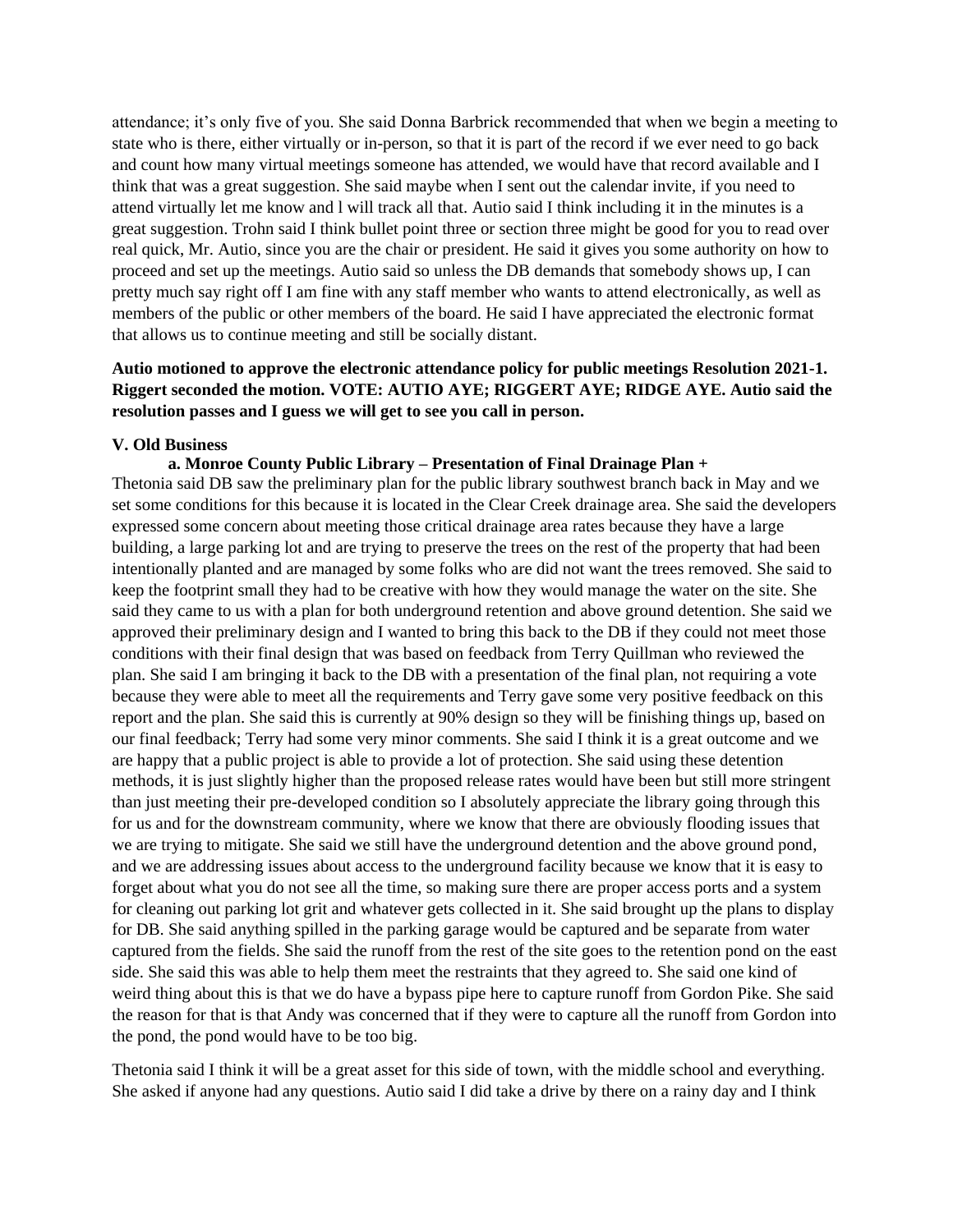this is a great plan for that site and if you can pass on the thanks to all of them who worked on this. He said the addition of the detention basin and coming pretty close to meeting the requirements and then to have all that discharge going to the existing wetland I think will be an asset for the whole watershed. He said I think it is impressive.

Trohn said when this first came to DB I spoke about Minimum Control Measure #6 Good Housekeeping - - what the county is doing on county property and county projects such as this and I am very happy that they took steps to lead by example. He said I am happy that they heard the DB out, took our concerns seriously, and came back with a plan that is going to retain more of the stormwater runoff than what was first presented, so thank you.

Ridge said I just want to say I know we have our Fullerton Pike Phase III project in coordination and we have met with Bill Riggert and the engineering firm. She said we worked closely with them on this project for driveways and things of that nature and a brand new roundabout. She said we are also working with the commissioner's office on sidewalk extensions from County Club down to the Gordon Pike Rogers Street roundabout area so pedestrians have an avenue to get the library safely.

### **VI. Staff Reports**

### **a. Discuss flooding event on June 18, 2021**

Thetonia said I want to introduce Erica Pena, stormwater inspector. She said she has been coming out in the field with me to inspect already installed infrastructure and we are starting to look at many newly installed plans and she is going to be helping us keep tabs on new infrastructure as well as regular inspections of post-construction measures.

Erica Pena spoke. She said I am excited to be in a permanent position. She said I was a stormwater intern a few years ago so it kind of feels like coming home, in a way, but I am excited to have new role and to start tackling some of those post-construction permanent features and make sure they are maintained as they should be. She said I look forward to meeting you all in person. Autio said welcome.

Thetonia spoke about a storm on June  $18<sup>th</sup>$ . She said the department has been very busy with calls for downed trees and the past couple weeks have been nonstop for the stormwater crew and myself because it brings to light many of the drainage issues in some of the low areas and areas of flooding in the county. Autio said I am here at the north end of the county; I saw an estimate that we had close to seven inches of rain and we were cut off. He said I have been helping some of my neighbors with flood damage and it was almost as bad or in some cases worse than the 2008 flood. Thetonia said on the west side had about seven inches. She said the 100-year flood, with our new tables, would be 5.1 inches over five hours and we absolutely met or exceeded that. She said I was out at Fieldstone dam with Jason that night to close the gates to the dam but I know it was overtopping. She talked about flooding at the terminal sinkhole and some houses that were flooded. There was a discussion about a FEMA buyback program.

Trohn said Christopher Burke (CB) did a study for the City back in 2017-2018 to show critical infrastructure that would be flooded during a 50-year event, 100-year event, and 500-year event. He said at the very end they showed safe routes and I think that is something we can continue to think about, creating a map to show safe routes for roads when we have these events. He said right now we have a static map but CB did a study for the City so I would be very curious what it might take to see a study like that countywide. Ridge said I think it would be something to look at and maybe present to SWMB for hiring the services of CB for a study like that.

### *(Ms. Ridge excused herself at 10:03 a.m.)*